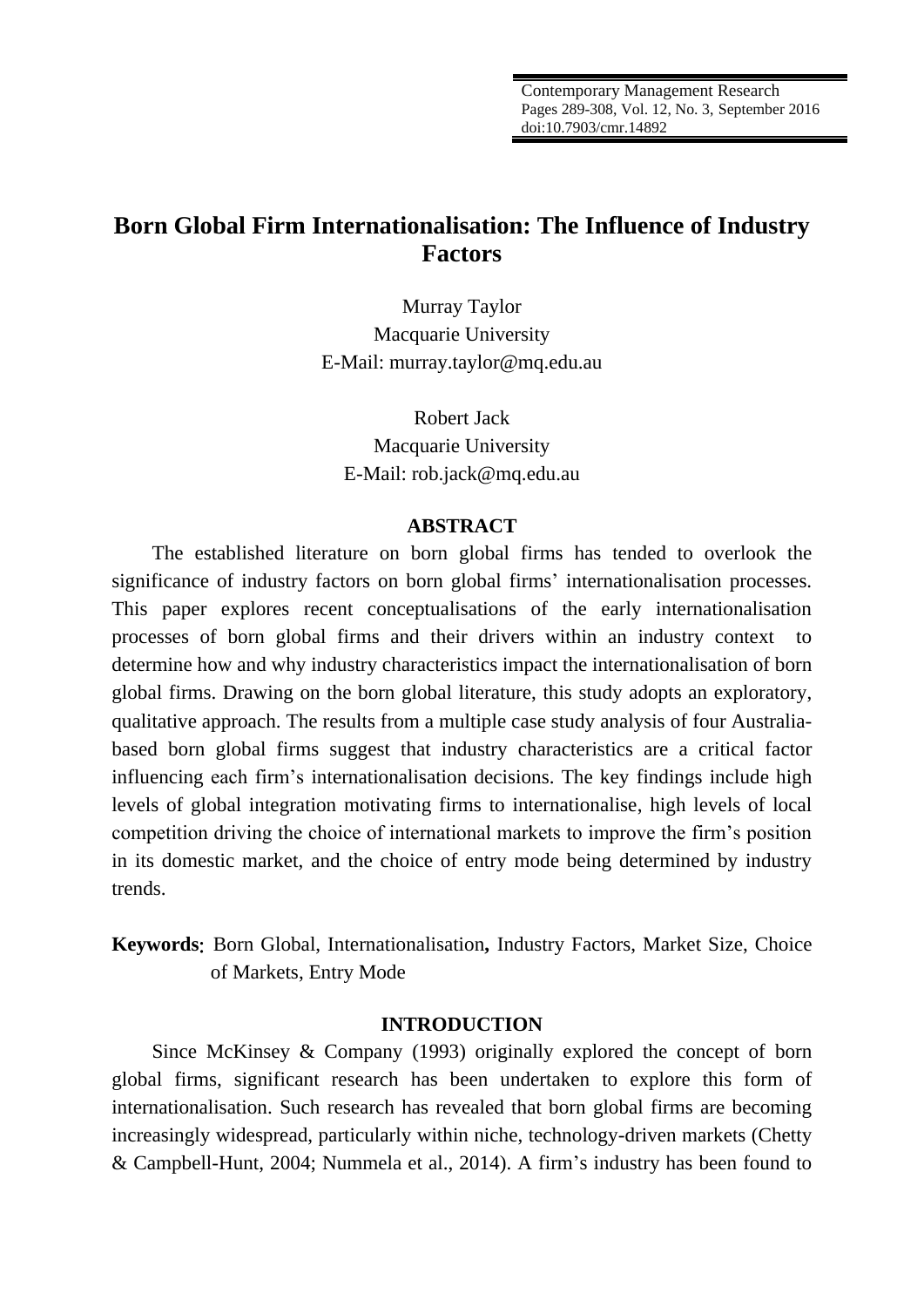be a major factor influencing its internationalisation strategy (Andersson, 2004; Andersson & Wictor, 2003; Aspelund, Madsen & Moen, 2007; Thai & Chong, 2008). Industry factors have been identified from a variety of studies within the born global literature and include the internationalisation of the industry (Fernhaber, McDougall & Oviatt, 2007), its international and domestic competitiveness (Evangelista, 2005), the stage of industry evolution (Fernhaber et al., 2007), the size of the domestic market (Johnson, 2004), and the homogeneity of international markets (Thai & Chong, 2008).

Despite their identification and purported significance, the application of industry-related factors to born global firm internationalisation is rare (Rialp, Rialp & Knight, 2005). Therefore, this paper aims to address the influence of industry factors on the internationalisation of born global firms. By undertaking a multiple case study analysis of four Australian born global firms from different industry backgrounds, the current research seeks to contribute to the born global internationalisation literature by addressing the following research question: *How and why do industry characteristics impact the internationalisation of born global firms?* The purpose of this paper is to identify the industry factors relevant to born global firms and then determine how they impact key internationalisation decisions—namely, the speed of their internationalisation, their choice of foreign markets, and their entry mode. Adopting this framework aims to reduce the differences between born global firms originating from diverse industries while also providing a broad perspective to study specific industry factors.

This paper is structured as follows: The extant literature relating to born global firm internationalisation and industry factors is reviewed. An overview of the methodology is provided, and an analysis of the results is presented. After discussing the results, suggestions for future research directions are offered. The paper concludes with an overview of the managerial implications and the limitations of the current research.

#### **BACKGROUND**

Currently, few studies have attempted to address the influence of a firm's industry on born global internationalisation, despite calls in the literature to do so (Aspelund et al., 2007; Fernhaber et al., 2007). Academic inquiry into born global firms has been limited to internal and organisational factors to better explain their internationalisation processes (Dib, da Rocha & da Silva, 2010; Rialp-Criado, Galvan-Sanchez & Suarez-Ortega, 2010; Taylor & Jack, 2013). This has led to an increased interest in the linking of born global firms to international entrepreneurship, network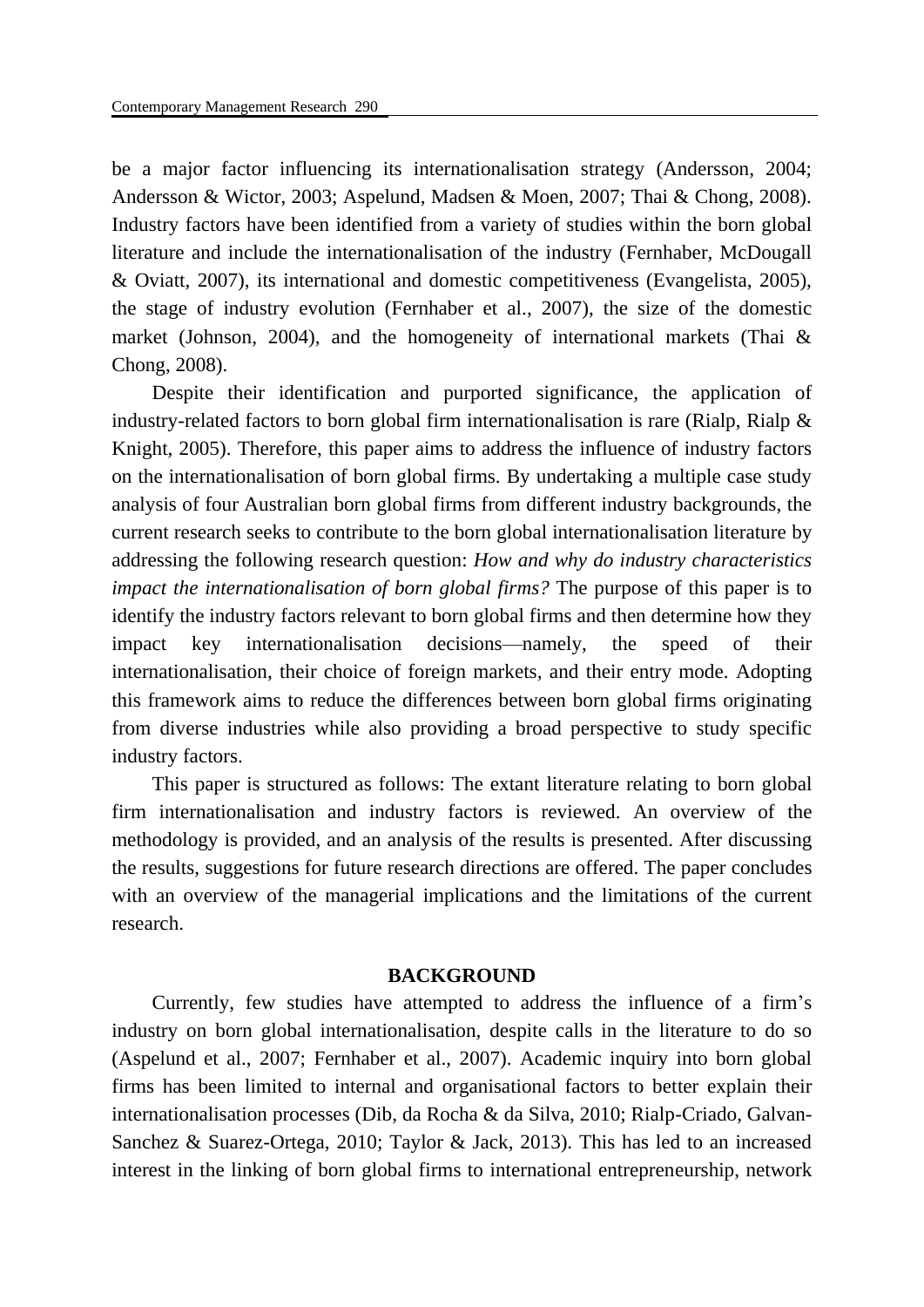theory, and learning effects (Cavusgil & Knight, 2015; Gabrielsson et al., 2008; Hennart, 2014; Kalinic & Forza, 2012; Kuivalainen, Sundqvist & Servais, 2007; Sepulveda & Gabrielsson, 2013). Aspelund et al. (2007), in their review of more than a decade's worth of born global research, suggested that, for new and viable models of firm internationalisation, a holistic perspective is required where other influences, such as industry factors, are included.

# **SPEED OF INTERNATIONALISATION, CHOICE OF MARKETS, AND ENTRY MODE**

The pace of firm internationalisation has been a fundamental component of born global internationalisation and has been linked to improvements in transportation technologies, communication, changes in production, and the increased knowledge of human capital (Dib et al., 2010). Research has suggested that the size of the domestic market (Evangelista, 2005; Dib et al., 2010), the experiences and abilities of the entrepreneur (Lopez, Kundu & Ciravegna, 2009; Oviatt & McDougall, 2005), the commitment of management (Freeman & Cavusgil, 2007), and industry structure (Andersson & Wictor, 2003; Fernhaber et al., 2007) all have an impact on the speed of internationalisation of born global firms.

According to several authors (Andersen, 1993, 1997; Gallego et al., 2009), the fundamental strategic decisions in connection with a firm's internationalisation are associated with market selection and the choice of entry mode. Traditionally, internationalising firms choose an internationalisation pathway so that they can gain market knowledge while minimising the risks associated with internationalisation (Knight & Cavusgil, 1996). Born global firms challenge this by entering multiple markets regardless of cultural or geographical proximity (Cavusgil & Knight, 2015). Born global firms' market selection strategy was particularly emphasised in early born global research as researchers aimed to highlight an inconsistency between process models of internationalisation and the internationalisation of born global firms (Madsen & Servais, 1997; Oviatt & McDougall, 2005).

Entry mode is seen as a crucial factor in the internationalisation of traditional paths of internationalisation. However, there has been scant analysis within the born global literature regarding the mode of entry for early internationalising firms (Hashai, 2011). Born global firms' mode of entry has likely been neglected because exporting is assumed to be the initial mode of foreign market entry for the majority of firms that rapidly internationalise (Cavusgil & Knight, 2015). Rialp et al. (2005) note that born global firms are more likely to export; consequently, studies have focused on this entry mode. Research further highlights that born global firms are unlikely to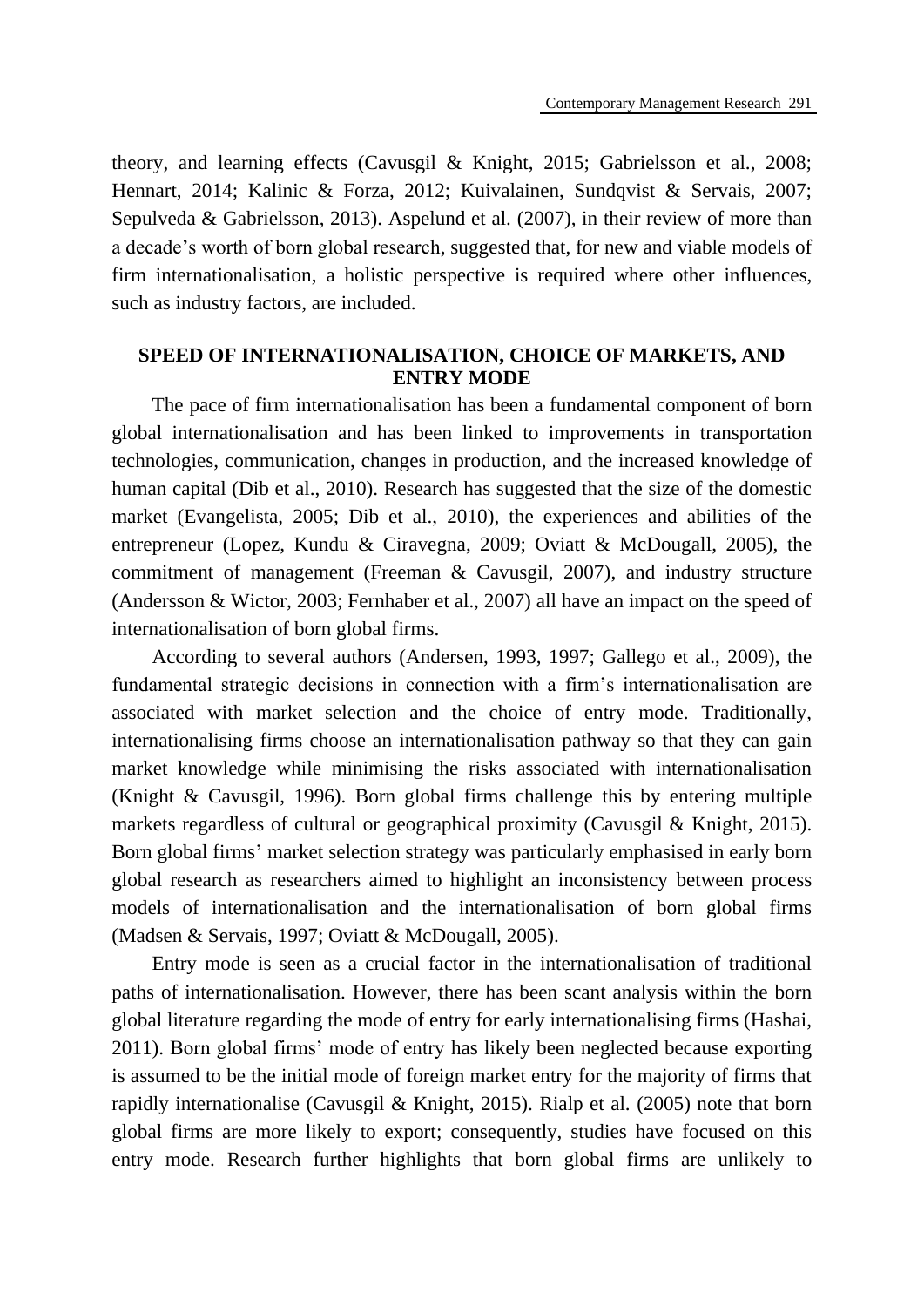undertake foreign direct investment (FDI) because of the additional risk often associated with FDI (Kuivailenen et al., 2007; Rialp et al., 2005). The entry mode of born global firms is not a definitional stipulation; however, it remains significant to their internationalisation process (Gallego et al., 2009; Hashai, 2011; Kuivalainen et al., 2007; Melén & Nordman, 2009). As the entry mode for born global firms is largely overlooked within the literature, it is important that it be emphasised as a major strategic decision in born global firms' internationalisation (Hashai, 2011; Knight & Cavusgil, 2004).

In summary, a number of common factors within the literature have helped identify the early strategic behaviour of born global firms. These factors are often categorised into the speed of internationalisation (Oviatt & McDougall, 2005; Casillas & Acedo, 2013), their choice of markets (Hashai, 2011), and the form of international entry mode (Melén & Nordman, 2009).

#### **INDUSTRY FACTORS AND BORN GLOBAL FIRMS**

The term *industry* is frequently used to categorise, or group, individual companies based on common characteristics related to types of products, production technology, or market attributes (Boter & Holmquist, 1996). By adopting a narrow industry focus, industry factors are more commonly associated with the increase in the number of born global firms reported rather than accounting for their strategic decision making. Despite suggestions that industry factors may provide an advantage in rapid internationalisation (Laanti, Gabrielsson & Gabrielsson, 2007), limited empirical support exists for any associations between industry factors and the extent of a born global firm's internationalisation. In their review of environmental influences, Aspelund et al. (2007) outlined that the influence of industry factors in the born global literature is relevant to industry structure characteristics and the size of the domestic market. This finding supports Johnson (2004), who found that some of the most salient external factors influencing a firm's internationalisation process include the international integration of the industry, international competitiveness, and a small domestic market. Although it has been shown that these industry factors influence the ability of firms to internationalise (Andersson & Wictor, 2003; Autio, Sapienza & Almeida, 2000; Bell, Crick & Young, 2004; Fan & Phan, 2007), little empirical support exists for conclusions about how they may influence the internationalisation of born global firms.

Fernhaber et al. (2007) identified 20 specific industry structure variables relevant to a rapidly internationalising firm context and suggested they would have a significant impact on internationalisation decisions. They specifically identified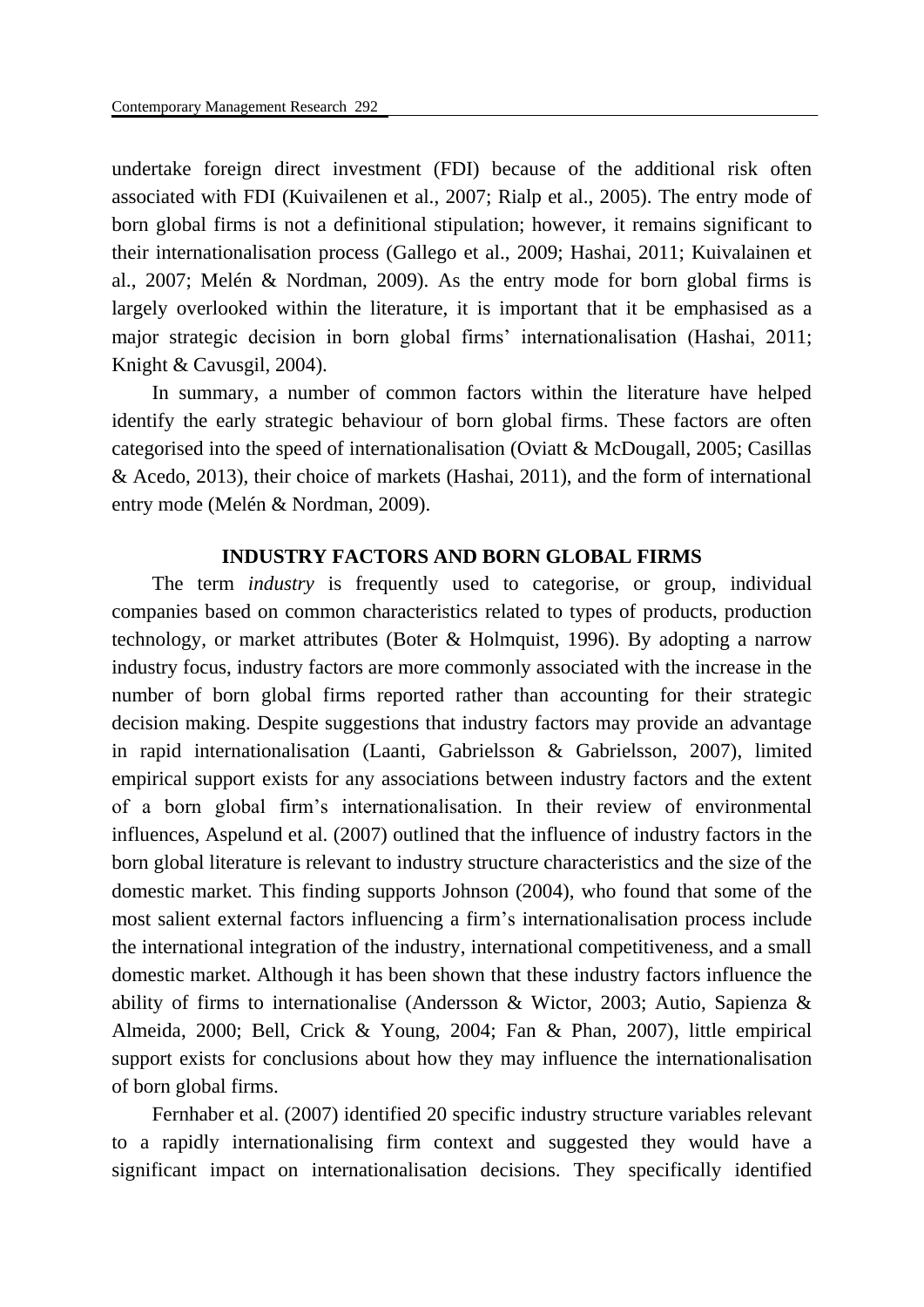factors such as the global integration of the industry and the level of competition that a firm faces as key determinants. These factors are supported by other studies that found the level of internationalisation of the industry, the age of the industry, and the competitive nature of international industry to be among the most important factors of born global internationalisation (Andersson & Wictor, 2003; Johnson, 2004; Thai & Chong, 2008).

Within this study, the industry structure characteristics examined are those considered to be the most influential in previous research. For this reason, the level of local competition within the industry (Andersson & Wictor, 2003; Aspelund et al., 2007; Fan & Phan, 2007, Thai & Chong, 2008), the level of global integration, and the level of international competition (Fernhaber et al., 2007; Hashai, 2011; Johnson, 2004; Thai & Chong, 2008) are all seen to be influential industry structure characteristics in a born global firm's internationalisation process.

Figure 1 represents the conceptual framework. The framework aims to integrate the three dimensions of born global internationalisation: the speed of internationalisation, choice of markets, and choice of entry mode. The purpose of the framework is to conceptualise this study's aims—namely, to identify how and why industry factors influence born global internationalisation.



Figure 1 Conceptual Framework – Industry Factors and Born Global Internationalisation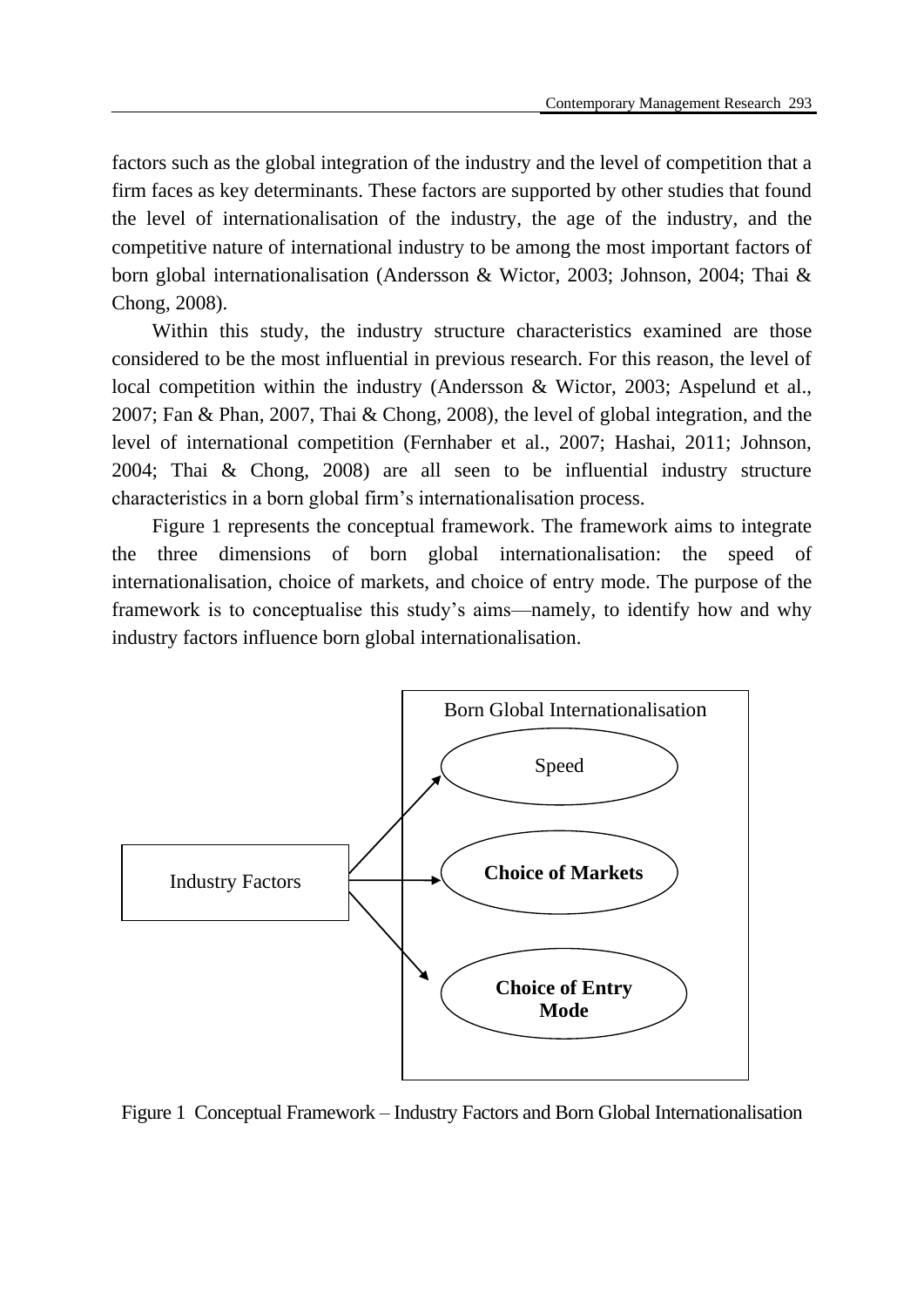#### **METHODOLOGY**

This paper undertakes an exploratory, comparative case study of four Australiabased born global firms and examines the influence of industry factors on their internationalisation process. The complexity of the present study, with respect to the number of factors and their inter-relationship combined with a lack of prior in-depth research, suggests that case study methodology is the best alternative for achieving an in-depth understanding (Bamberger, 2000; Stake, 2013). The characteristics of case study research are appropriate when examining specific factors, such as industry factors, when examining a larger phenomenon, such as born global firms (Yin, 2009). The case study method used in this paper adheres to the approaches of Eisenhardt (1989) and Yin (2009).

As the research is exploratory, the need exists for an in-depth study of born global firms to aid in the enrichment and understanding of the phenomenon. Given that Australia's market is a relatively small and globally integrated economy, the growth of born global firms in the Australian market is common and has been the basis of previous academic research. The Australian sampling frame is further justified as it fulfils the need for an intensive study of firms so that the study can develop a theoretically rich understanding of the phenomenon.

Theoretical sampling was used to identify case firms consistent with the aim of the research (Miles & Huberman, 2013). This was based on two criteria. The first criterion was that the organisations must adhere to what are considered to be the defining characteristics of born global firms. These characteristics are based on established literature and contain three attributes. First, the firm must have internationalised within three years of its inception. This speed of internationalisation was chosen as it is a common definitional boundary within the literature (Knight & Cavusgil, 2004). Second, the firm must have entered into multiple (at least two) international markets within that timeframe. Finally, the firm must have a substantial share of total sales derived from foreign turnover (usually assessed as greater than 25%). These characteristics are consistent with those used in previous studies (see Hashai, 2011; Knight & Cavusgil, 2004; Kuivalainen, Saarenketo & Puumalainen, 2012; Madsen, 2013; Moen & Servais, 2002). The second criterion was that the firms must originate from different industries. With assistance from representative bodies such as the Australian Trade Commission (Austrade), the Export Council of Australia (ECA), and relevant industry associations, a list of potential case study firms from different sectors was initially identified.

Prospective firms were initially investigated and contacted by the researcher to determine if they meet the two previously detailed criteria and would be willing to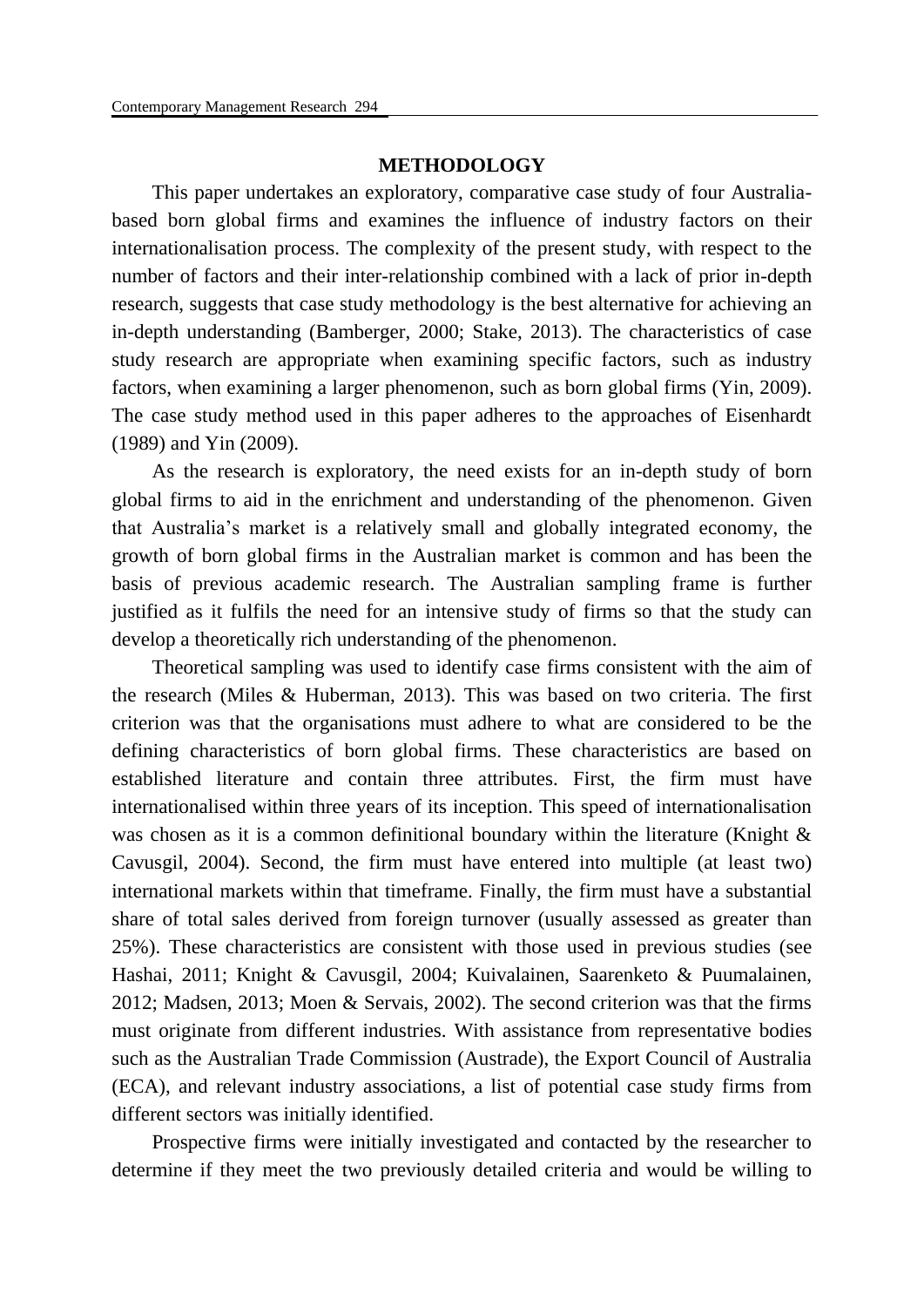participate in the study. Face-to-face interviews were the primary source of information and were undertaken with founders, partners, managing directors, and senior management. Interviews with each subject lasted between 70 and 140 minutes. Open-ended questions that focused on the internationalisation of the firm as well as the nature of its industry and its industry characteristics were asked. Following a semistructured interview process enabled the researcher to ask 'how' and 'why' questions which led to the accumulation of a rich data set. Table 1 details the key information about the respondents.

| Position of interviewee  | Founder | Duration of Each<br>Interview (Mins) | Number of<br>Interviews     |  |  |
|--------------------------|---------|--------------------------------------|-----------------------------|--|--|
|                          | Firm 1  |                                      |                             |  |  |
| <b>Managing Director</b> | Yes     | 140                                  | $\overline{2}$              |  |  |
| Director of Sales        | Yes     | 90                                   | 1                           |  |  |
|                          | Firm 2  |                                      |                             |  |  |
| <b>CEO</b>               | Yes     | 80                                   | $\mathcal{D}_{\mathcal{L}}$ |  |  |
|                          | Firm 3  |                                      |                             |  |  |
| CEO                      | Yes     | 90                                   |                             |  |  |
| Chairman                 | Yes     | 80                                   |                             |  |  |
|                          | Firm 4  |                                      |                             |  |  |
| Partner                  | Yes     | 90                                   |                             |  |  |
| Chairman                 | Yes     | 70                                   |                             |  |  |

Table 1 Primary Data Collection Details

Once interviews had been completed, the recordings were transcribed into separate Microsoft Word documents so that participants' responses could be analysed manually. The transcribed interviews were also entered into NVivo software. NVivo did not replace the researcher's role in analysing and interpreting the qualitative data. The specialised software's primary role was to assist in storing and managing the large quantities of data. NVivo was a particularly useful tool for linking data with emerging concepts and themes, exploring linkages within each case and across cases, and developing the overall conclusions of the study. To ensure the reliability of findings, a manual analysis was also utilised, which involved clustering the data to identify associations therein (Miles & Huberman, 2013). This technique involved inductively forming categories through a detailed examination of the transcripts. As similarities between answers began to emerge, categories of responses were able to be determined, allowing the data to be classified and sorted accordingly.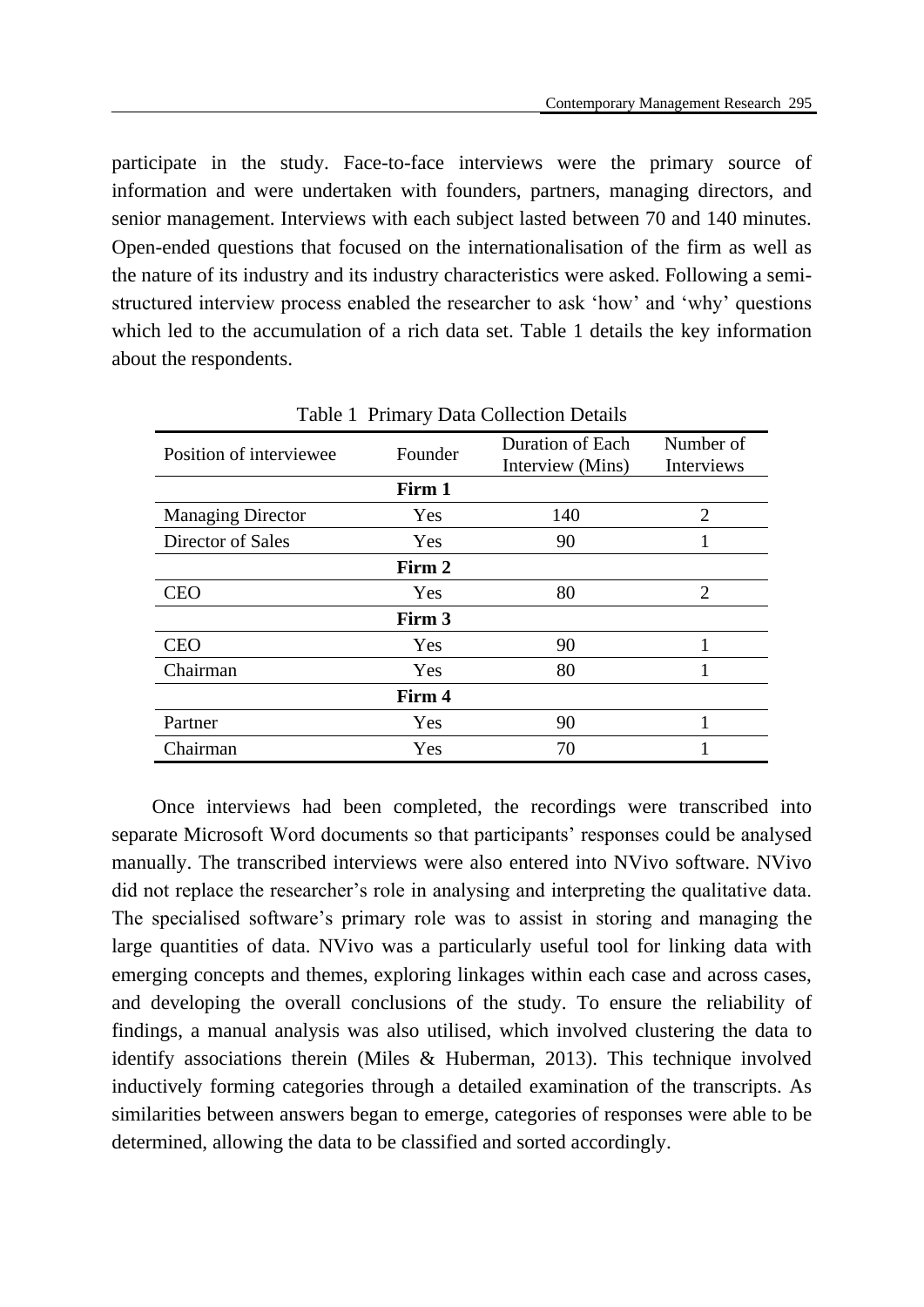Next, a cross-case synthesis technique was employed. This aided in clustering relevant data and identifying any associations (Miles & Huberman, 2013). Once data had been clustered, findings for each context were summarised in conceptually clustered matrices. Matrices were employed as an analytical tool to organise and analyse the data. The matrix technique promotes pattern matching and the effective categorisation of data (Miles & Huberman, 2013). The research also adopted a general analytic approach that prioritises information through the development of data and the examination of similarities. The emergent findings are then tied to the extant literature, thereby enhancing internal validity and generalisability (Eisenhardt, 1989).

To supplement the primary data, secondary data were identified and used whenever possible. These data included background information available from company brochures, periodicals, newspaper articles, press releases, and any industry publications authored by the interviewees. Through the use of multiple secondary sources, the triangulation of data was achieved and assisted in cross-referencing data and correcting any misinformation. Finally, it avoided any interpretation errors as well as enhancing construct validity and ensuring a well-rounded analysis (Stake, 2013; Yin, 2009).

#### **FINDINGS AND DISCUSSION**

Table 2 summarises the findings of the research study by displaying the industry characteristics for each firm and their internationalisation motivations. Consistent with the established literature, the results revealed two key sets of industry factors: (i) level of global industry integration and international competition and (ii) level of local competition. The results also highlighted a third and emergent industry factor: global trends within an industry. The issues highlighted by Table 2 are discussed in greater detail next.

(i) Level of Global Integration and International Competition

The level of global integration of an industry is based on the extent, intensity, and degree of integration of relationships across borders within that industry (Madsen & Servais, 1997). The global integration of the case study firms presented different challenges. Two firms (Firm 2 and Firm 4) internationalised to capture the foreign market. Both firms saw opportunities originate from the nature of the industry having a small number of dominant firms. Both firms had aspirations to fill this gap within their industry.

The findings also revealed that born global firms are not daunted by the challenges associated with internationalising within industries that have a small number of highly dominant firms. Both Firm 1 and Firm 3 wished to compete directly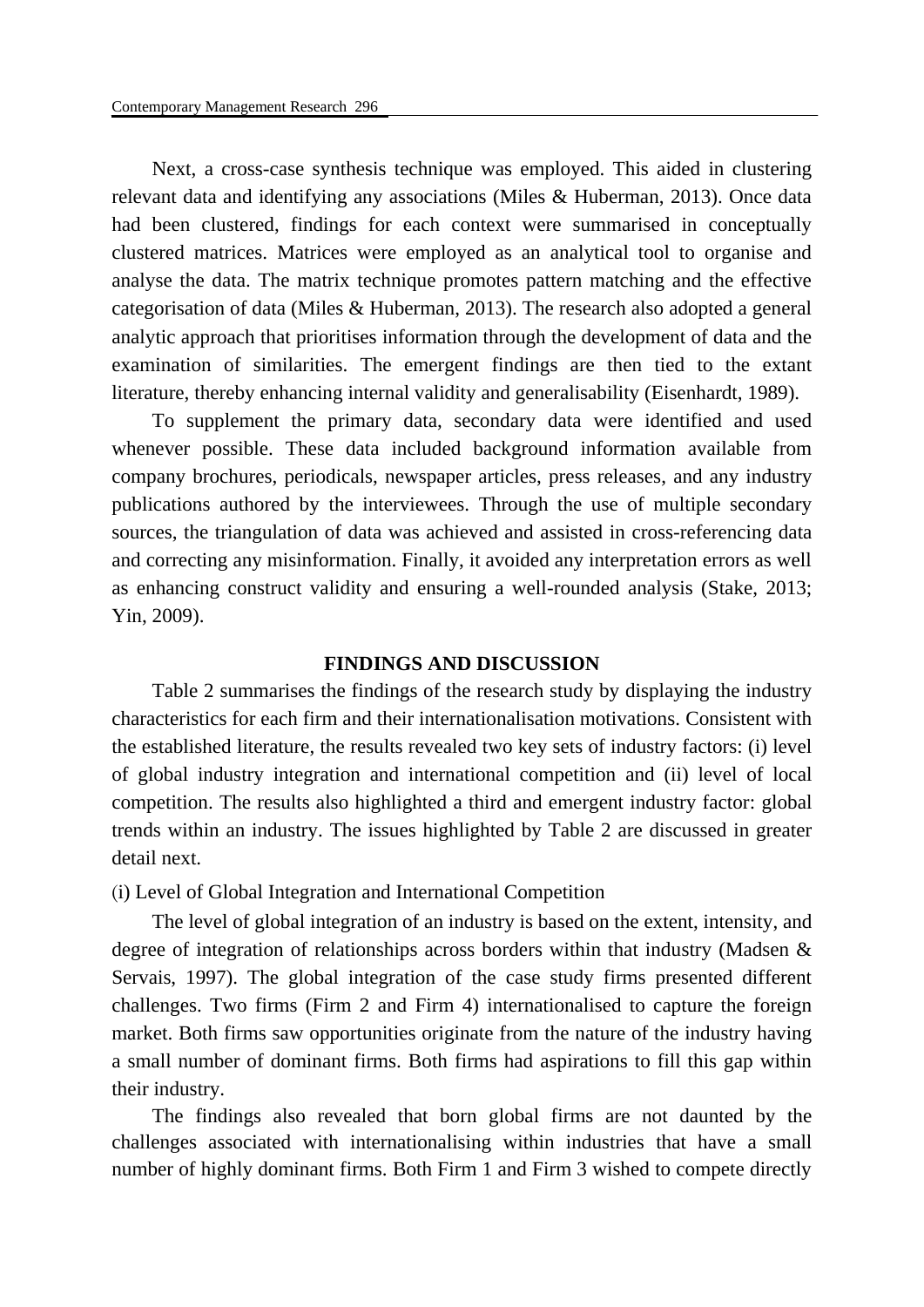with their major competitors. In the case of Firm 1, it recognised that the industry had a small number of major firms and very little additional competition. Despite the firms' size and lack of resources, compared to its counterparts, the founders recognised that this was the best way to survive:

*"We challenged the big firms and we competed against companies that were at least 10–20 times bigger than us. To be able to survive we had to do it quickly." (Firm 1, Founder)*

Similarly, Firm 3 expanded into the market it perceived as being the most competitive in its industry (USA) so that it could compete directly with the largest competitors in the industry. Firm 1 and Firm 3 wished to gain a larger foothold in their industry.

Although these findings support extant literature, which suggests that highly competitive domestic industries encourage internationalisation (Chetty & Campbell-Hunt, 2004), they also show an additional strategy for firms that operate within less highly concentrated industries. Firm 2 and Firm 4 considered their industries to be fragmented, with the vast majority of international competition being limited to regions with few global competitors. Both firms understood that, because there were very few firms that competed globally, there was an opportunity to become a global market leader. They internationalised quickly so that they could gain an advantage against current and future competitors. In the case of Firm 2, the firm saw it as an opportunity that could benefit the firm in its position overseas, but it recognised that it needed to be quick to gain such an advantage. The firm hoped to leverage its international position into additional markets as well as those in which it currently operated:

*"It was definitely the lack of international competition which encouraged us to go overseas so quickly…nobody was actively out there trying to grow their business internationally which encouraged us to go overseas." (Firm 2, Founder)*

These findings provide insights into conflicting perspectives on the influence of the level of global integration of an industry. Furthermore, the findings confirm that industries characterised by a small number of large competitors and which have a larger portion of the global market share are encouraged to internationalise. The findings also highlight an additional strategy for those firms operating in global markets with a larger number of small to medium-sized competitors. Thus, the following propositions are presented:

 P1: In industries with high levels of global integration and international competition, the pace of born global internationalisation is determined by the firm's need to survive rather than to meet entrepreneurial aspirations.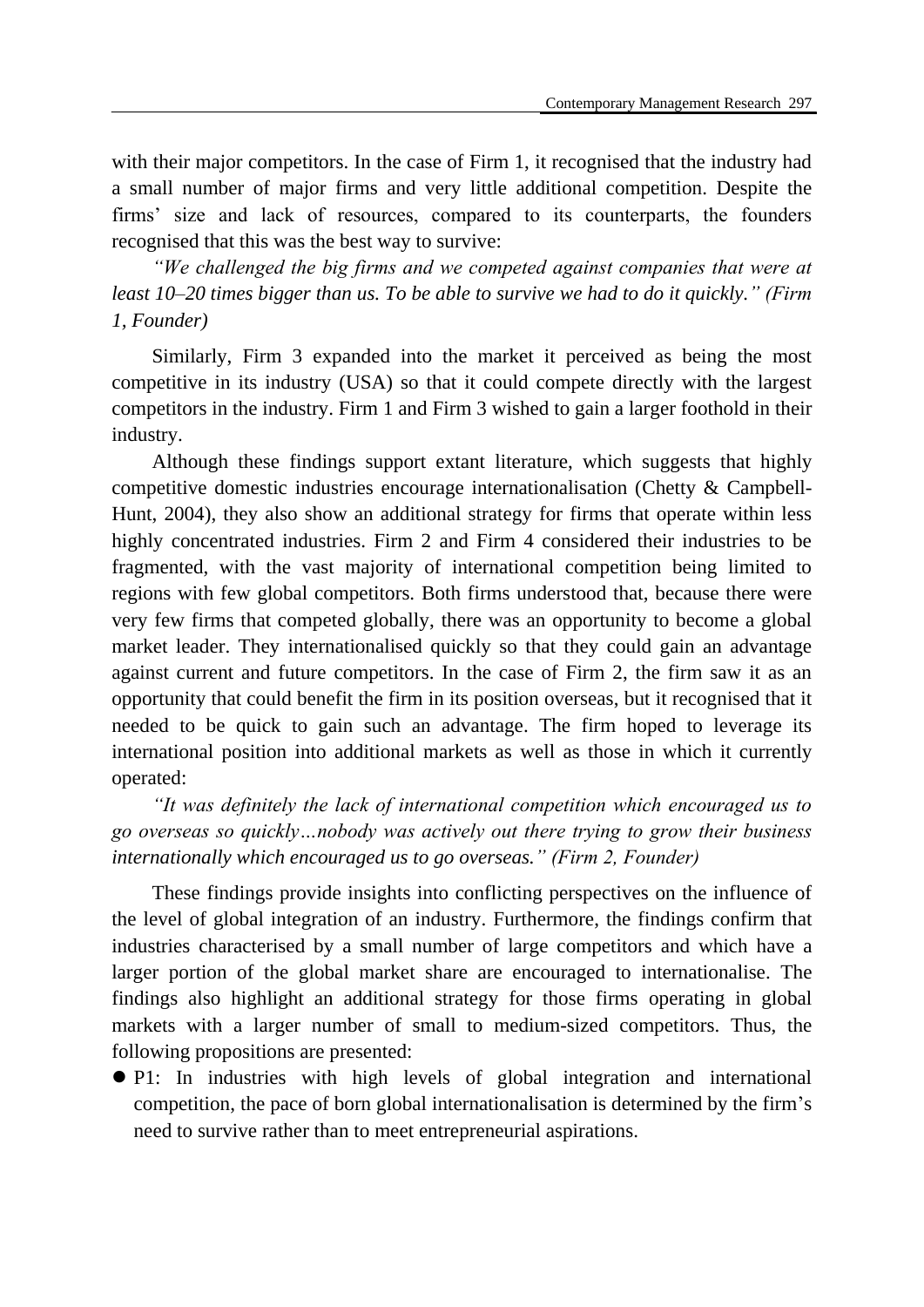P2: In industries with low levels of global integration and international competition, the pace of born global internationalisation is determined by entrepreneurial aspirations rather than a need to survive.

|                                                                        | Firm 1                                                                              | Firm 2                                                                   | Firm 3                                                                                 | Firm 4                                                                                 |
|------------------------------------------------------------------------|-------------------------------------------------------------------------------------|--------------------------------------------------------------------------|----------------------------------------------------------------------------------------|----------------------------------------------------------------------------------------|
| Industry                                                               | Food                                                                                | Mobile                                                                   | Fashion                                                                                | Consulting                                                                             |
|                                                                        | packaging                                                                           | phone                                                                    |                                                                                        |                                                                                        |
| (i) Level of global<br>integration and<br>international<br>competition | High                                                                                | Low                                                                      | High                                                                                   | Low                                                                                    |
| Impact on firm<br>internationalisation                                 | $Speed -$<br>need to<br>survive                                                     | $Speed -$<br>opportunity to<br>capture<br>market                         | $Speed -$<br>need to survive                                                           | $Speed -$<br>opportunity to<br>capture market                                          |
| (ii) Level of local<br>competition                                     | Low                                                                                 | Low                                                                      | High                                                                                   | High                                                                                   |
| Impact on firm<br>internationalisation                                 | $Speed -$<br>industry was<br>too small to<br>sustain<br>business                    | $Speed -$<br>industry was<br>too small to<br>sustain<br>business         | $Speed -$<br>Pressure to<br>internationalise<br>to gain further<br>customers           | $Speed -$<br>Pressure to<br>internationalise<br>to gain further<br>customers           |
|                                                                        | Choice of<br>$market -$<br>aimed for<br>most<br>opportunistic<br>market             | Choice of<br>$market -$<br>aimed for<br>most<br>opportunistic<br>market  | Choice of<br>$market -$<br>Benefit to local<br>market by<br>entering<br>foreign market | Choice of<br>$market -$<br>Benefit to local<br>market by<br>entering<br>foreign market |
| (iii) Global industry<br>trends                                        | Existed                                                                             | Didn't exist                                                             | Founder was<br>well aware of<br>competitor<br>strategies                               | Didn't exist                                                                           |
| Impact on firm<br>internationalisation                                 | Choice of<br>market<br>– firm directly<br>competed<br>against<br>competitors        | Choice of<br>market<br>- firm chose<br>most suitable<br>markets          | Choice of<br>market<br>– firm directly<br>competed<br>against<br>competitors           | Choice of<br>market<br>- firm chose<br>most suitable<br>markets                        |
|                                                                        | Choice of<br>entry mode<br>Firm followed<br>competitors<br>entry mode<br>strategies | Choice of<br>entry mode $-$<br>Firm chose<br>most suitable<br>entry mode | Choice of<br>entry mode -<br>Firm followed<br>competitors<br>entry mode<br>strategies  | Choice of<br><u>entry</u> mode $-$<br>Firm chose<br>most suitable<br>entry mode        |

Table 2 Industry Characteristics and Internationalization Motivations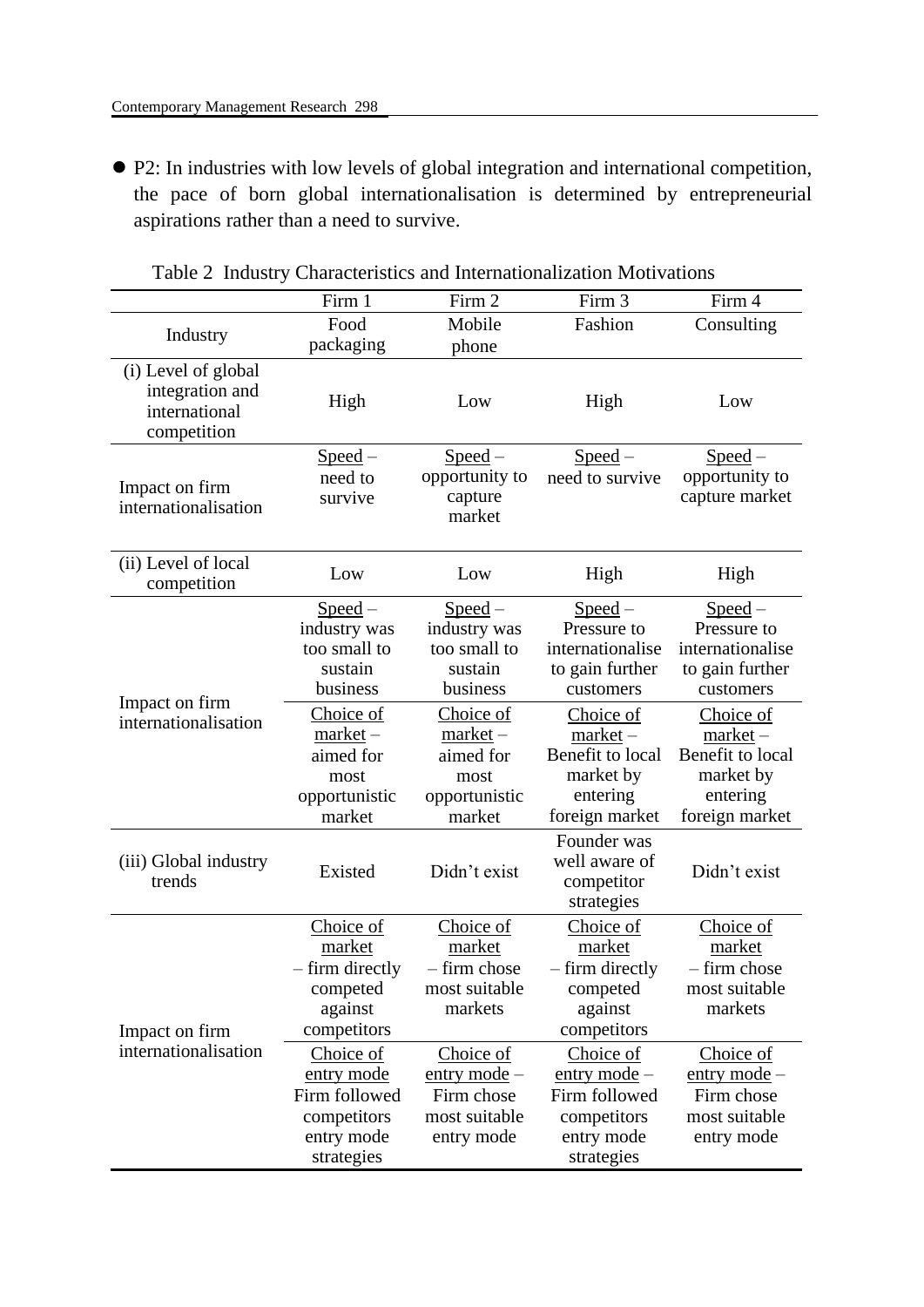## (ii) Level of Local Competition

Studies that have focused on high technology industries have outlined that firms internationalise rapidly so that they can remain viable against larger, highly internationalised competitors (Fan & Phan, 2007; Thai & Chong, 2008). Two of the firms (Firm 3 and Firm 4) characterised the level of international competition within their home (local) market industry as 'high'. Firm 4 operates in a highly competitive, fragmented industry. The innovations they made to their product diverted enough from the industry standards so that they needed to 'educate' each market they entered. This took time as clients began to understand the value in their unique service offering. The founders recognised that their fragmented and highly competitive industry presented an opportunity both overseas as well as in their local market. As one of the founders of Firm 4 explained:

*"Our industry is a cottage industry that is very competitive with many smaller players. That makes it difficult to stand out absolutely. But because of that we could go overseas to well-known markets and establish ourselves overseas so we become more attractive here [in the domestic market]." (Firm 4, Founder)*

Evangelista (2005) found that, when the domestic market is hostile and highly competitive, firms may be forced to internationalise as an attempt to avoid intense or direct competition. Neither Firm 3 nor Firm 4 were trying to avoid local competition; they were trying to improve their position in the local market by internationalising prior to establishing local operations. As the founder of Firm 3 noted:

*"Because it was a brand new product, I didn't have a product history, so local people did not want to take a gamble on it…Australia is a very competitive market, so I went to the US which is a big market and is even more competitive. I got an order immediately that was so big I almost fell off my seat. Then I came back to Australia, and because of that order, everyone wanted one." (Firm 3, Founder)*

Previous studies have noted the importance of the competitive nature of the local industry. Both Thai and Chong (2008) and Johnson (2004) found it to be a contributing factor to the way in which born global firms internationalised. In his cross-cultural study of early internationalising firms, Johnson (2004) found the international and competitive nature of a firm's industry to be a strong factor for both UK and US born global firms. Based on the findings, the following propositions are presented:

 P3: A highly competitive local industry encourages born global internationalisation to improve the firm's position in the local market.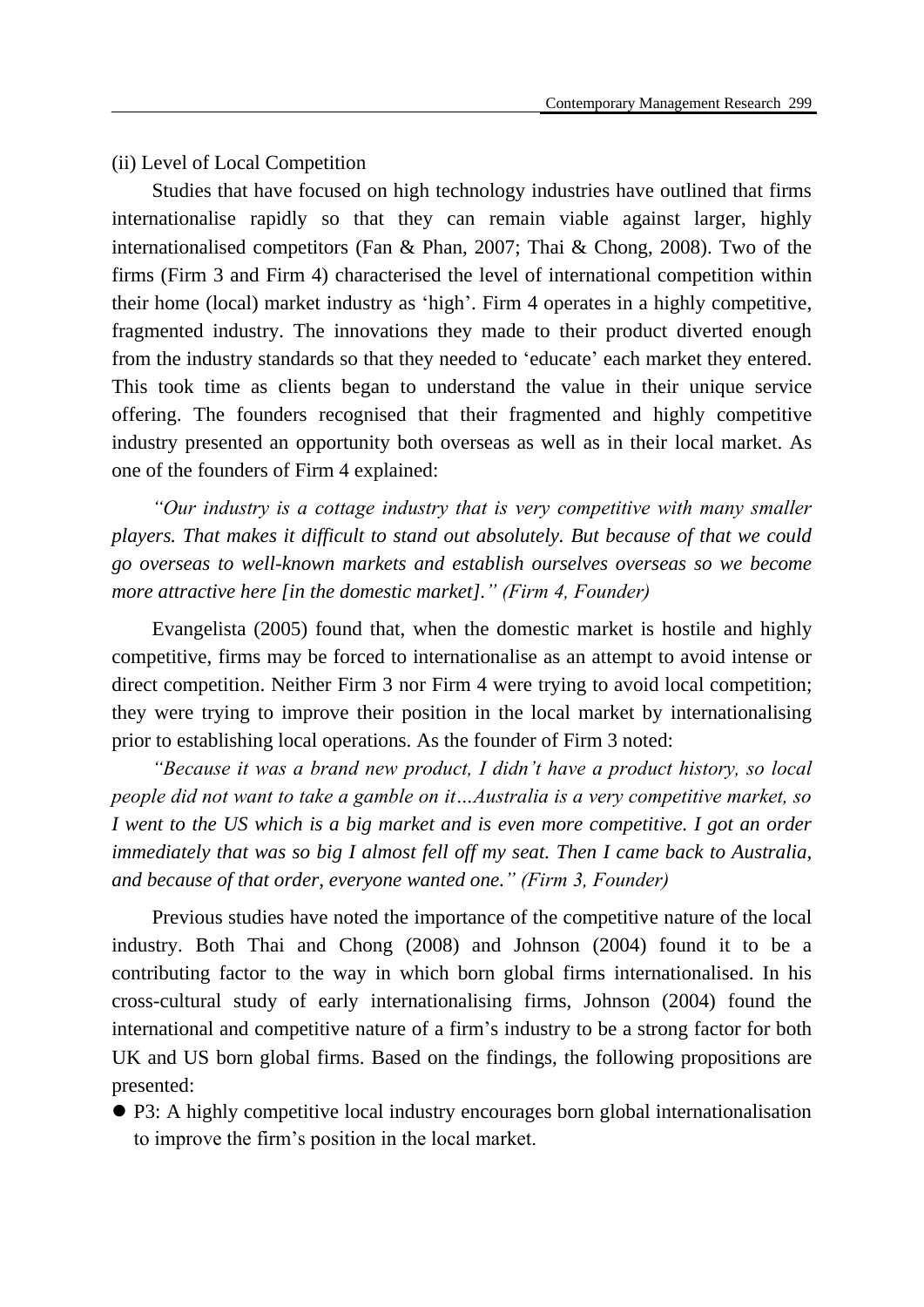P4: A highly competitive local industry encourages born global internationalisation into large, well-known established markets.

#### (iii) Global industry trends

According to Bell et al. (2004), the market selection and entry strategies of born global firms are more likely to be influenced by relationships with clients and global industry trends, rather than by the geographic or 'psychological' proximity of overseas markets. They found that knowledge-intensive firms were influenced by global industry trends and were more likely to enter lead markets in their particular field. The findings revealed that global industry trends are an emergent finding with two of the case study firms (Firm 1 and Firm 3), acknowledging that they were aware of the global industry leader's internationalisation strategies and assessed this as a guide in their internationalisation decisions. When Firm 1 first internationalised, it competed against a small number of very large international firms within its industry. The firm chose to enter the UK market because other major competitors existed there; the firm chose their entry mode because that is how competitors had previously entered the market. As the founder of Firm 1 explained:

*"The nature of the industry kind of created the plan and the outline of how we should do it. The nature of the industry itself was mainly appointing distributors and agents, which was the prevailing method. So that's what we did." (Firm 1, Founder)*

Both Firm 1 and Firm 3 followed the internationalisation pathways of other firms in their industry. Both firms also recognised that their industry was highly internationalised.

Establishing a market position can be a high drain on resources when introducing products and services into new markets. Firms must dedicate time and financial resources to educate and inform the market about their products and services (Trudgen & Freeman, 2014). In the case of Firm 2 and Firm 4, the firms' products were highly innovative and operated in a niche part of their industry, causing both firms to be cautious in how they introduced their products to new markets. Both firms operated in industries with low levels of global integration. In the case of Firm 2, the firm's product was mostly unknown. Although competitors existed, they were small, so the market did not fully understand the product:

*"The market was a little bit there [when we internationalised], but we really created the market. No one really knew what [my product] was. I was constantly building awareness as to what the product was." (Firm 2, Founder)*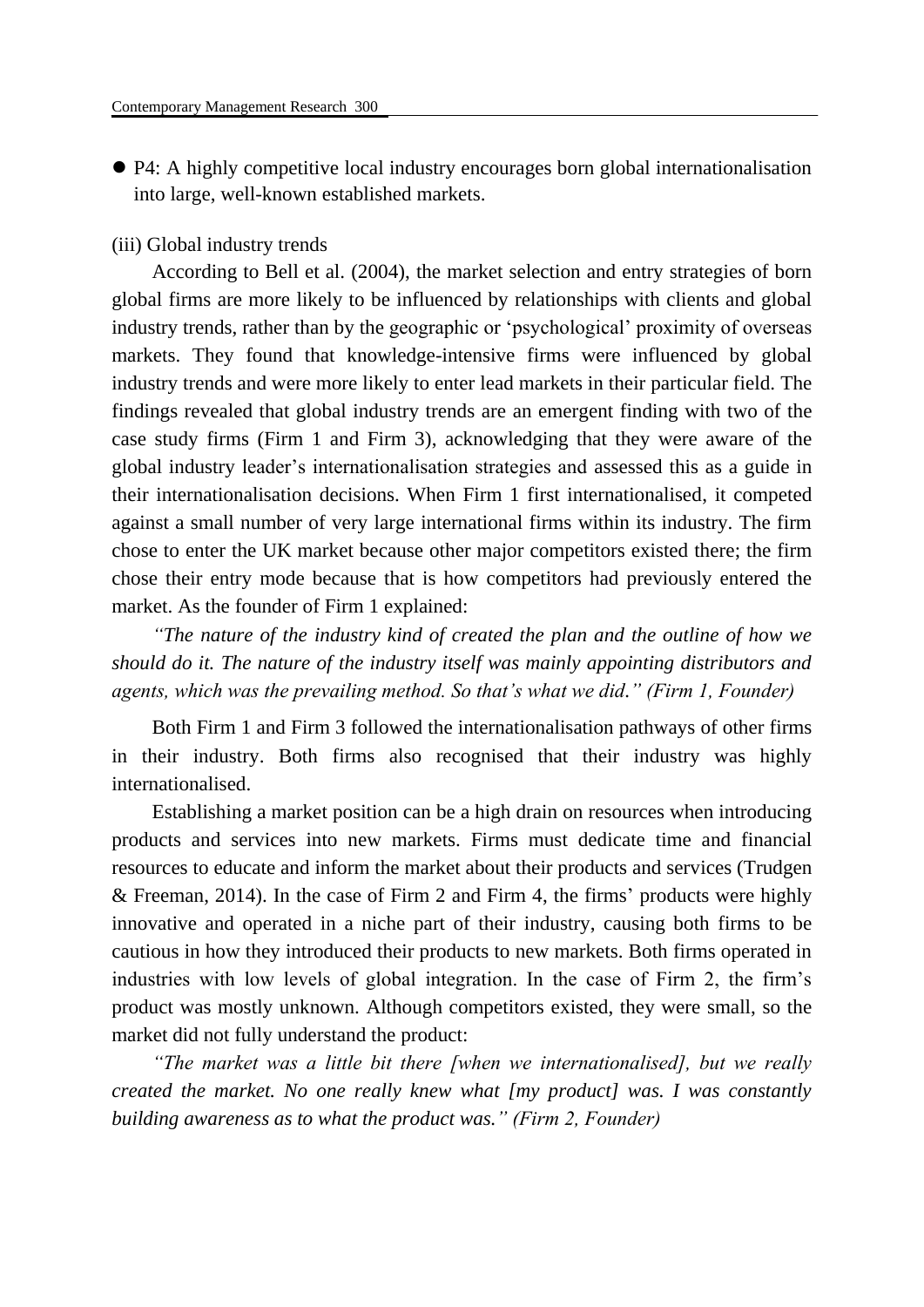These findings emphasise that global industry trends are important when examining firms that rapidly internationalise. The findings highlighted different motivations for firms operating in industries with different industry characteristics. Therefore, the final set of propositions are:

- P5: Firms that operate in highly internationalised industries are more likely to follow global industry trends in their choice of markets and choice of entry mode.
- P6: Firms that operate in industries with low levels of global integration are less likely to follow global industry trends and more likely to choose markets and entry mode options that are more suitable to their own circumstances.

This paper has integrated the findings of born global internationalisation, examining the impact of industry characteristics derived from previous born global research (Aspelund et al., 2007; Casillas & Acedo, 2013; Hashai, 2011; Kuivalainen et al., 2007; Madsen, 2013; Melen & Nordman, 2009). It is proposed that the nature of an industry is highly influential on the internationalisation process of born global firms. This includes the three internationalisation dimensions that a born global firm follows: the speed of internationalisation, its choice of markets, and its mode of entry (see Figure 2).



Figure 2 Impact of Industry Factors on Born Global Internationalisation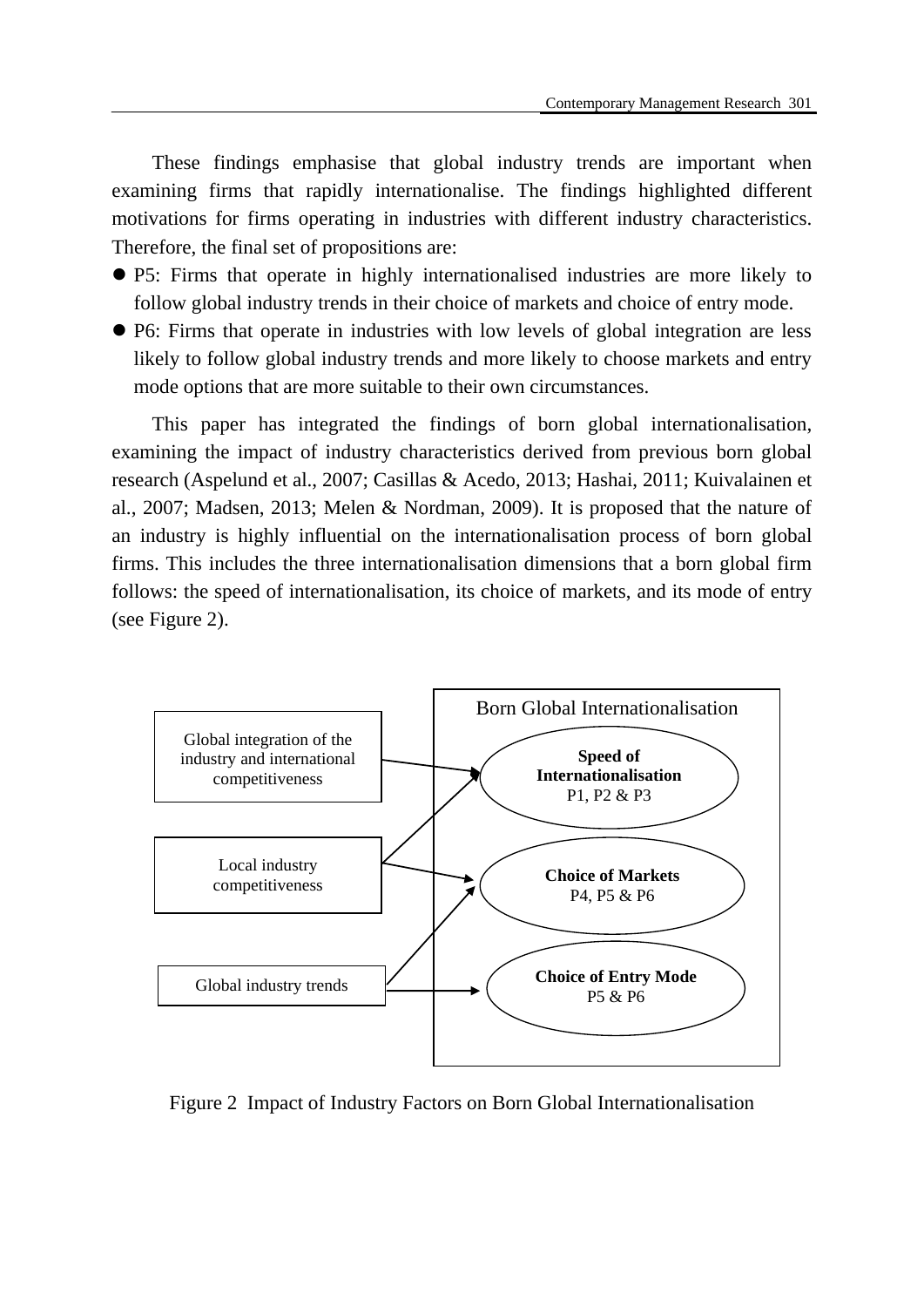#### **CONCLUSION**

This paper is one of the first to empirically explore the application of industry factors on born global firm internationalisation. This study drew upon the literature to contribute to this aim by providing theoretical and empirical insights into how industry characteristics influence the internationalisation of born global firms. This research built on recent efforts (e.g., Dib et al., 2010; Kalinic & Forza, 2012; Kuivalainen et al., 2007; Laurell et al., 2013; Sepulveda & Gabrielsson, 2013) to outline important elements of the born global process to examine the impact of industry factors in a way that acknowledges the unique characteristics of born global firms as well as the industries in which they operate. Furthermore, the unique internationalisation strategies of born global firms were also taken into consideration (Cavusgil & Knight, 2015; Madsen, 2013) so as to identify the impact of industry factors across the internationalisation process.

The contributions to the literature from this study are four-fold. First, the findings show that the nature of the industry impacts the pace of internationalisation. Firms that originated in industries with high levels of international competition and high levels of global integration are motivated to internationalise to gain international customers to survive. These firms believe that, in their highly competitive industries, the founders' global aspirations were second to the pressure placed on the firms to compete globally so the firm may survive. Firms originating from industries that do not share the same competitive pressures, or the same level of global integration, align with previous born global research that emphasise the role of the founder and their global aspirations that primarily motivate the firm to internationalise.

Second, highly competitive local industries motivate firms to internationalise so that they may become more competitive in their home market. This impacts firms' choice of markets as these firms seek markets that will provide them with credibility in the home market. For this reason, they choose to enter large, well-known markets that contribute to their international exposure in the domestic market.

Third, the location and entry mode choices of born global firms highlight the importance of established industry leaders and global industry trends. In highly internationalised industries, firms are more likely to follow the internationalisation pathways of other leading firms, thereby allowing the firm to rely on previously successful strategies as well as compete directly with established competitors.

Finally, those firms operating in markets with low levels of global integration do not have the same opportunities to follow competitors' internationalisation pathways. Although, they compete against firms in specific markets, they do not have large dominant firms with which to directly compete. This may increase the perceived risk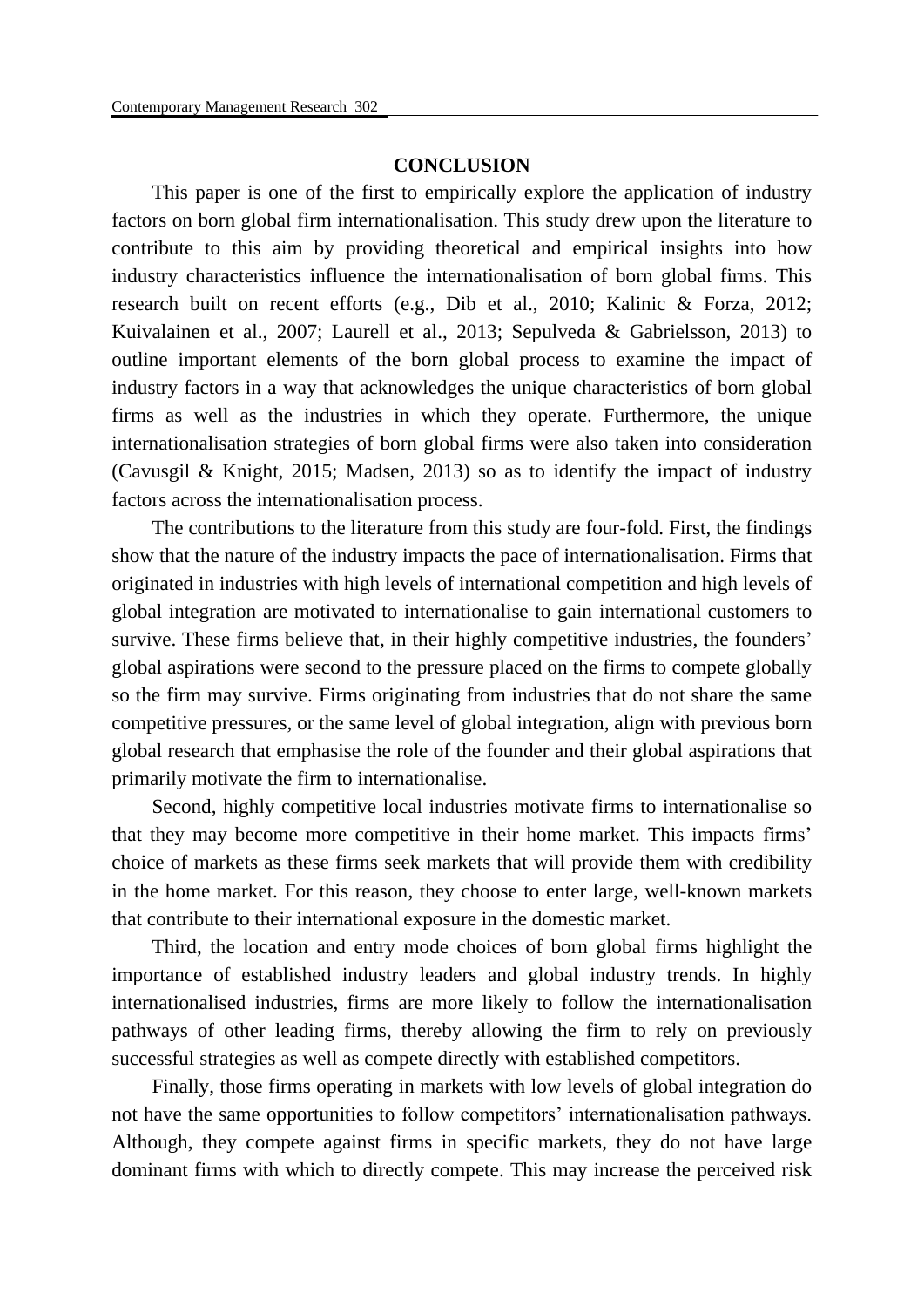of internationalisation as these firms choose markets and entry modes that they consider to be most appropriate rather than following other firms' internationalisation pathways.

The findings have been integrated into several propositions that examine the impact of industry characteristics along three key born global internationalisation dimensions derived from previous born global research (Aspelund et al., 2007; Casillas & Acedo, 2013; Hashai, 2011; Kuivalainen et al., 2007; Madsen, 2013; Melén & Nordman, 2009).

#### **IMPLICATIONS AND LIMITATIONS**

The foregoing discussion indicates that the born global concept is a highly complex phenomenon. Since the growth of the born global literature, research has focused on internal factors for internationalisation and tended to overlook the importance of industry factors on firms' internationalisation processes. Based on the analysis contained in this study, it would be prudent for future researchers of born global internationalisation studies to incorporate industry factors into their models.

The value of this paper's approach extends to practitioners and policy-makers. Managers of firms in the midst of early development, particularly those that aim to rapidly and strategically internationalise, can benefit from the identification of factors found to influence early internationalisation. The influence of industry factors outlined in this paper offers a starting point for a firm's analysis of its internationalisation strategy. Managers who are more aware of industry influences will be better prepared to pursue flexible strategies enabling the firm to adapt to external influences.

Several limitations of the study also need to be noted. The current research examined four case studies. An extension of this research examining industry factors of born global firms from a quantitative perspective is warranted. This would help generalise and build on the current findings. Overall, the internationalisation of born global firms is influenced by multiple factors. The preliminary findings in this study suggest that industry factors may influence each other; thus, a more comprehensive assessment of these factors is required.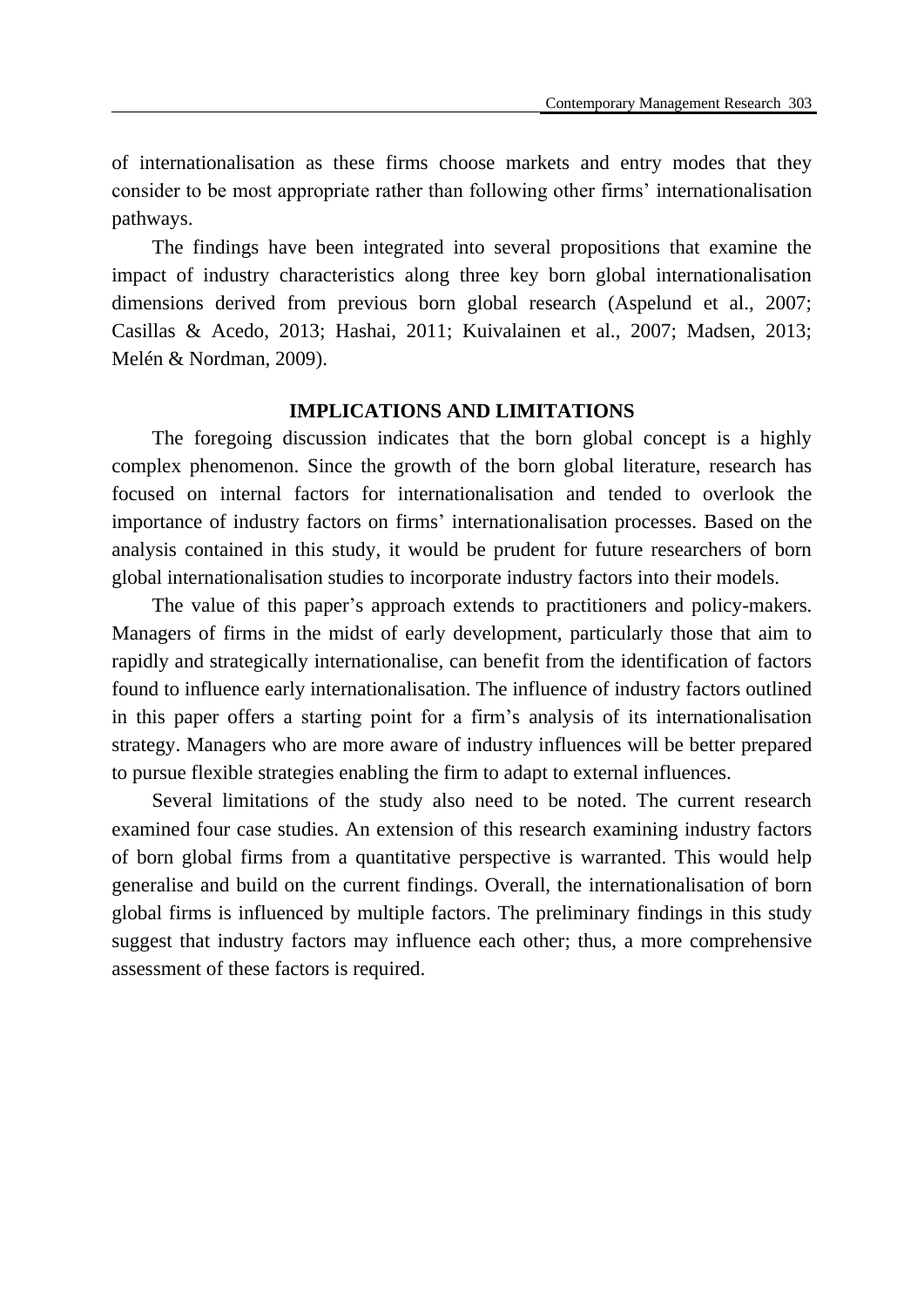#### **REFERENCES**

- Andersen, O., (1993). On the internationalization process of firms: A critical analysis. *Journal of International Business Studies*, *24*(2), 209-231. <http://dx.doi.org/10.1057/palgrave.jibs.8490230>
- Andersen, O., (1997). Internationalization and market entry mode: a review of theories and conceptual frameworks. *Management International Review*, *37*, 27- 42.<http://www.jstor.org/stable/40228431>
- Andersson, S. (2004). Internationalization in different industrial contexts. *Journal of Business Venturing, 19*(6), 851-875. <http://dx.doi.org/10.1016/j.jbusvent.2003.10.002>
- Andersson, S., & Wictor, I., (2003). Innovative internationalisation in new firms: born globals–the Swedish case. *Journal of International Entrepreneurship*, *1*(3), 249- 275.<http://dx.doi.org/10.1023/A:1024110806241>
- Aspelund, A., Madsen, T. K., & Moen, O., (2007). A review of the foundation, international marketing strategies, and performance of international new ventures. *European Journal of Marketing*, *41(11/12)*, 1423-1448. <http://dx.doi.org/10.1108/03090560710821242>
- Autio, E., Sapienza, H. J., & Almeida, J. G. (2000). Effects of age at entry, knowledge intensity, and imitability on international growth. *Academy of management journal*, *43*(5), 909-924. <http://dx.doi.org/10.2307/1556419>
- Bamberger, M. (Ed.). (2000). *Integrating quantitative and qualitative research in development projects*. World Bank Publications.
- Bell, J., Crick, D., & Young, S., (2004). Small Firm Internationalization and Business Strategy: An Exploratory Study of 'Knowledge-Intensive' and 'Traditional' Manufacturing Firms in the UK. *International Small Business Journal*, *22*(1), 23. <http://dx.doi.org/10.1177/0266242604039479>
- Boter, H., & Holmquist, C., (1996). Industry characteristics and internationalization processes in small firms. *Journal of Business Venturing*, *11*(6), 471-487. [http://dx.doi.org/10.1016/S0883-9026\(96\)89166-X](http://dx.doi.org/10.1016/S0883-9026(96)89166-X)
- Casillas, J. C. & Acedo, F. J. (2013). Speed in the internationalization process of the firm. *International Journal of Management Reviews*, *15*(1), 15-29. http://dx.doi.org/1[0.1111/j.1468-2370.2012.00331.x](http://dx.doi.org/10.1111/j.1468-2370.2012.00331.x)
- Cavusgil, S. T. & Knight, G. (2015). The born global firm: An entrepreneurial and capabilities perspective on early and rapid internationalization. *Journal of International Business Studies, 46*(1), 3-16. <http://dx.doi.org/10.1057/jibs.2014.62>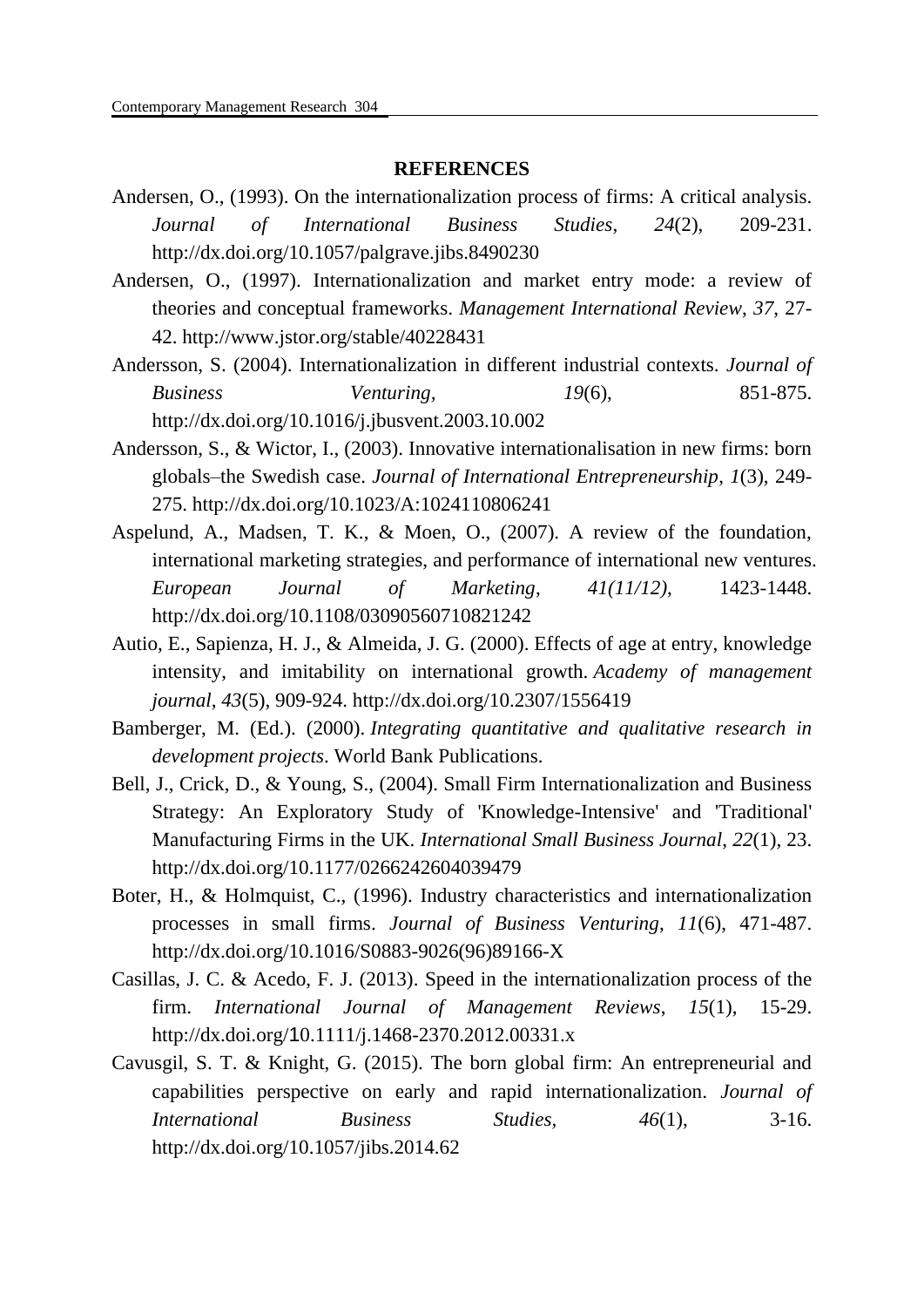- Chetty, S., & Campbell-Hunt, C. (2004). A strategic approach to internationalization: a traditional versus a "born-global" approach. *Journal of International Marketing*, *12*(1), 57-81.<http://dx.doi.org/10.1509/jimk.12.1.57.25651>
- Dib, L. A., da Rocha, A., & da Silva, J. F. (2010). The internationalization process of Brazilian software firms and the born global phenomenon: Examining firm, network, and entrepreneur variables. *Journal of International Entrepreneurship*, *8*(3), 233-253.<http://dx.doi.org/10.1007/s10843-010-0044-z>
- Eisenhardt, K. M. (1989). Building theories from case study research. *Academy of Management Review*, 14(4), 532-50. <http://dx.doi.org/10.5465/AMR.1989.4308385>
- Evangelista, F. (2005). Qualitative insights into the international new venture creation process. *Journal of International Entrepreneurship*, *3*(3), 179-198. <http://dx.doi.org/10.1007/s10843-005-4204-5>
- Fan, T. & Phan, P. (2007). International new ventures: revisiting the influences behind the 'born-global'firm. *Journal of International Business Studies*, *38*(7), 1113- 1131.
- Fernhaber, S. A., McDougall, P. P., & Oviatt, B. M., (2007). Exploring the Role of Industry Structure in New Venture Internationalization. *Entrepreneurship Theory and Practice*, *31*(4), 517-542. [http://dx.doi.org/10.1111/j.1540-](http://dx.doi.org/10.1111/j.1540-6520.2007.00186.x) [6520.2007.00186.x](http://dx.doi.org/10.1111/j.1540-6520.2007.00186.x)
- Freeman, S., & Cavusgil, S. T. (2007). Toward a Typology of Commitment States Among Managers of Born-Global Firms: A Study of Accelerated Internationalization. *Journal of International Marketing*, *15*(4), 1-40. <http://dx.doi.org/10.1509/jimk.15.4.1>
- Gabrielsson, M., Kirpalani, V. H. M., Dimitratos, P., Solberg, C. A., & Zucchella, A. (2008). Born globals: Propositions to help advance the theory. *International Business Review*, *17*(4), 385-401.<http://dx.doi.org/10.1016/j.ibusrev.2008.02.015>
- Gallego, M. Á ., Hidalgo, E. R., Acedo, F. J., Casillas, J. C., & Moreno, A. M. (2009). The relationship between timing of entry into a foreign market, entry mode decision and market selection. *Time & Society*, *18*(2-3), 306-331. http://dx.doi.org/10.1177/0961463X09337843
- Hashai, N. (2011). Sequencing the expansion of geographic scope and foreign operations by "born global" firms. *Journal of International Business Studies, 42*(8), 995-1015. <http://dx.doi.org/10.1057/jibs.2011.31>
- Hennart, J. F. (2014). The accidental internationalists: a theory of born globals. *Entrepreneurship Theory and Practice*, *38*(1), 117-135. <http://dx.doi.org/10.1111/etap.12076>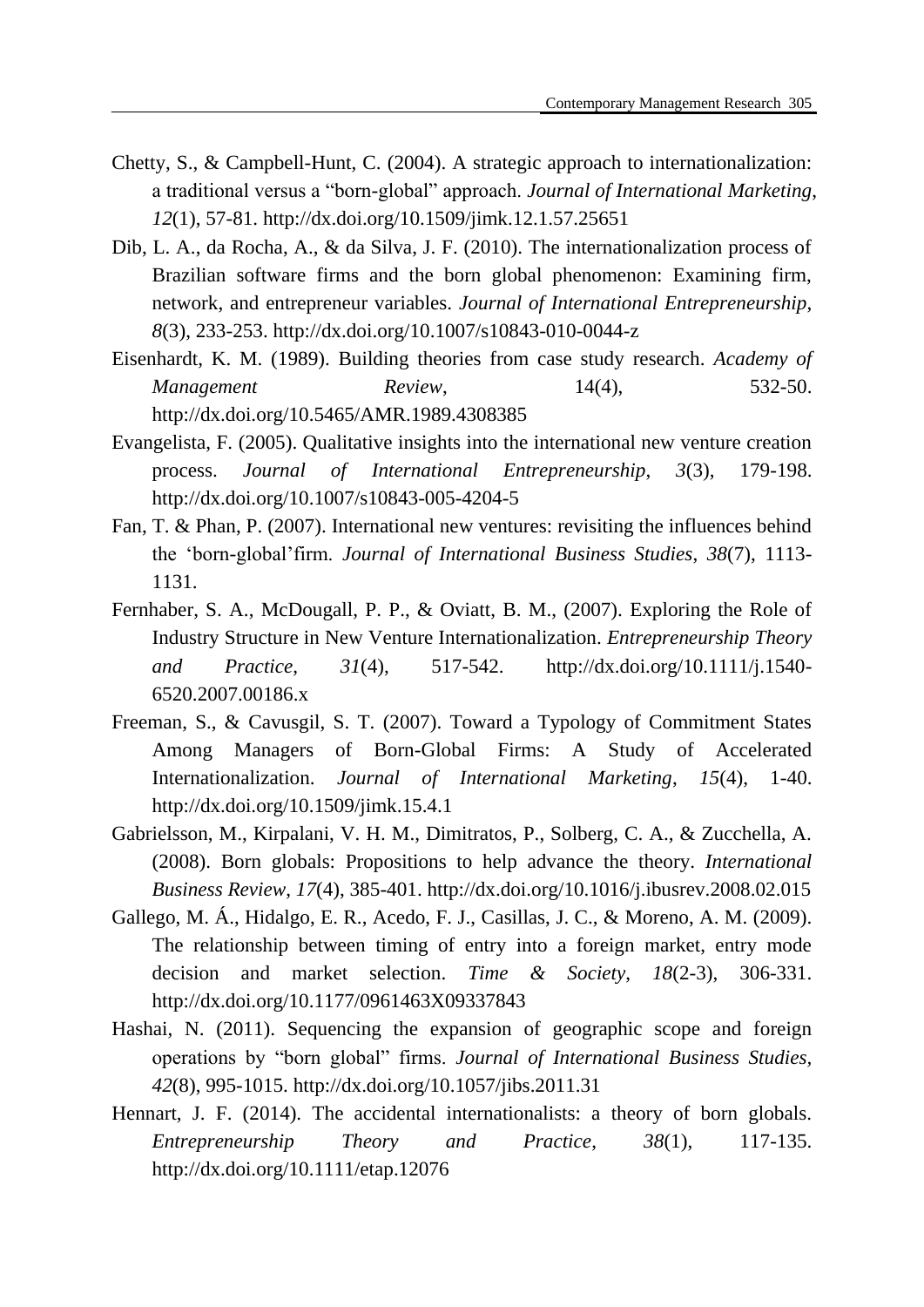- Johnson, J. E., (2004). Factors influencing the early internationalization of high technology start-ups: US and UK evidence. *Journal of International Entrepreneurship*, *2*(1), 139-154. http://dx.doi.org/10.1023/B:JIEN.0000026910.87323.4e
- Kalinic, I. & Forza, C. (2012). Rapid internationalization of traditional SMEs: Between gradualist models and born globals. *International Business Review*, *21*(4), 694-707. http://dx.doi.org/10.1016/j.ibusrev.2011.08.002
- Knight, G. A., & Cavusgil, S. T., (2004). Innovation, organizational capabilities, and the born-global firm. *Journal of International Business Studies*, *35*(2), 124-141
- Kuivalainen, O., Sundqvist, S., & Servais, P. (2007). Firms' degree of born-globalness, international entrepreneurial orientation and export performance. *Journal of World Business*, *42*(3), 253-267.<http://dx.doi.org/10.1016/j.jwb.2007.04.010>
- Kuivalainen, O., Saarenketo, S., & Puumalainen, K. (2012). Start-up patterns of internationalization: a framework and its application in the context of knowledgeintensive SMEs. *European Management Journal*, *30*(4), 372-385. <http://dx.doi.org/10.1016/j.emj.2012.01.001>
- Laanti, R., Gabrielsson, M., & Gabrielsson, P. (2007). The globalization strategies of business-to-business born global firms in the wireless technology industry. *Industrial Marketing Management*, *36*(8), 1104-1117. http://dx.doi.org/10.1016/j.indmarman.2006.10.003
- Laurell, H., Andersson, S., & Achtenhagen, L. (2013). The importance of industry context for new venture internationalisation: A case study from the life sciences. *Journal of International Entrepreneurship*, *11*(4), 297-319. <http://dx.doi.org/10.1007/s10843-013-0116-y>
- Lopez, L. E., Kundu, S. K., & Ciravegna, L. (2009). Born global or born regional? Evidence from an exploratory study in the Costa Rican software industry. *Journal of International Business Studies*, *40*(7), 1228-1238
- Madsen, T. K. (2013). Early and rapidly internationalizing ventures: similarities and differences between classifications based on the original international new venture and born global literatures. *Journal of International Entrepreneurship*, *11*(1), 65-79.<http://dx.doi.org/10.1007/s10843-012-0099-0>
- Madsen, T. K., & Servais, P. (1997). The internationalization of born globals: an evolutionary process? *International Business Review*, *6*(6), 561-583. [http://dx.doi.org/10.1016/S0969-5931\(97\)00032-2](http://dx.doi.org/10.1016/S0969-5931(97)00032-2)
- McKinsey & Company (1993), *Emerging Exporters: Australia's High Value-Added Manufacturing Exporters*. Melbourne: Australian Manufacturing Council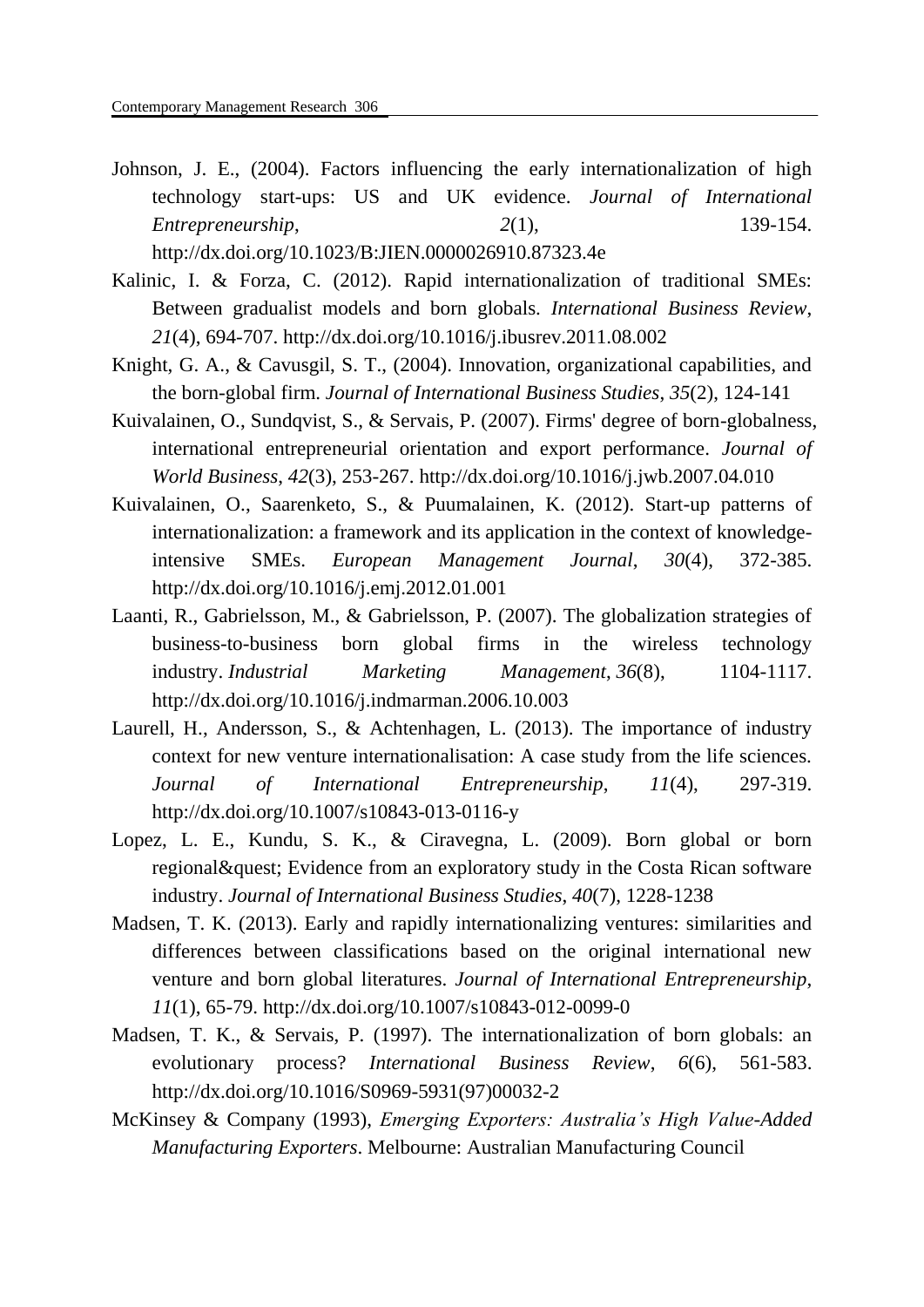- Melén, S., & Nordman, E. R., (2009). The internationalisation modes of Born Globals: A longitudinal study. *European Management Journal*, *27*(4), 243-254. <http://dx.doi.org/10.1016/j.emj.2008.11.004>
- Miles, M. B., & Huberman, A. M., (2013). *Qualitative data analysis: An expanded sourcebook*. Sage Publications, Newbury Park
- Moen,  $\emptyset$ , & Servais, P. (2002). Born global or gradual global? Examining the export behavior of small and medium-sized enterprises. *Journal of International Marketing*, *10*(3), 49-72. <http://dx.doi.org/10.1509/jimk.10.3.49.19540>
- Nummela, N., Saarenketo, S., Jokela, P., & Loane, S. (2014). Strategic Decision-Making of a Born Global: A Comparative Study From Three Small Open Economies. *Management International Review*, *54*(4), 527-50. <http://dx.doi.org/10.1007/s11575-014-0211-x>
- Oviatt, B. M., & McDougall, P. P. (2005). Defining international entrepreneurship and modeling the speed of internationalization. *Entrepreneurship theory and practice*, *29*(5), 537-554. <http://dx.doi.org/10.1111/j.1540-6520.2005.00097.x>
- Rialp, A., Rialp, J., & Knight, G. A., (2005). The phenomenon of early internationalizing firms: what do we know after a decade (1993–2003) of scientific inquiry? *International Business Review*, *14*(2), 147-166. <http://dx.doi.org/10.1016/j.ibusrev.2004.04.006>
- Rialp-Criado, A., Galván-Sánchez, I., & Suárez-Ortega, S. M. (2010). A configuration-holistic approach to born-global firms' strategy formation process. *European Management Journal*, *28*(2), 108-123. <http://dx.doi.org/10.1016/j.emj.2009.05.001>
- Sepulveda, F. & Gabrielsson, M. (2013). Network development and firm growth: A resource-based study of B2B Born Globals. *Industrial Marketing Management*, *42*(5), 792-804.
- Stake, R. E. (2013). *Multiple case study analysis*. New York, USA: Guilford Press. <http://dx.doi.org/10.1016/j.indmarman.2013.01.001>
- Taylor & Jack., (2013). Understanding the pace, scale and pattern of firm internationalisation: An extension of the born global concept. *International Small Business Journal*, *31*(6), 701-721.<http://dx.doi.org/10.1177/0266242611431992>
- Thai, M. T. T., & Chong, L. C., (2008). Born-global: The case of four Vietnamese SMEs. *Journal of International Entrepreneurship*, *6*(2), 72-100. <http://dx.doi.org/10.1007/s10843-008-0021-y>
- Trudgen, R. & Freeman, S. (2014). Measuring the performance of born-global firms throughout their development process: The roles of initial market selection and